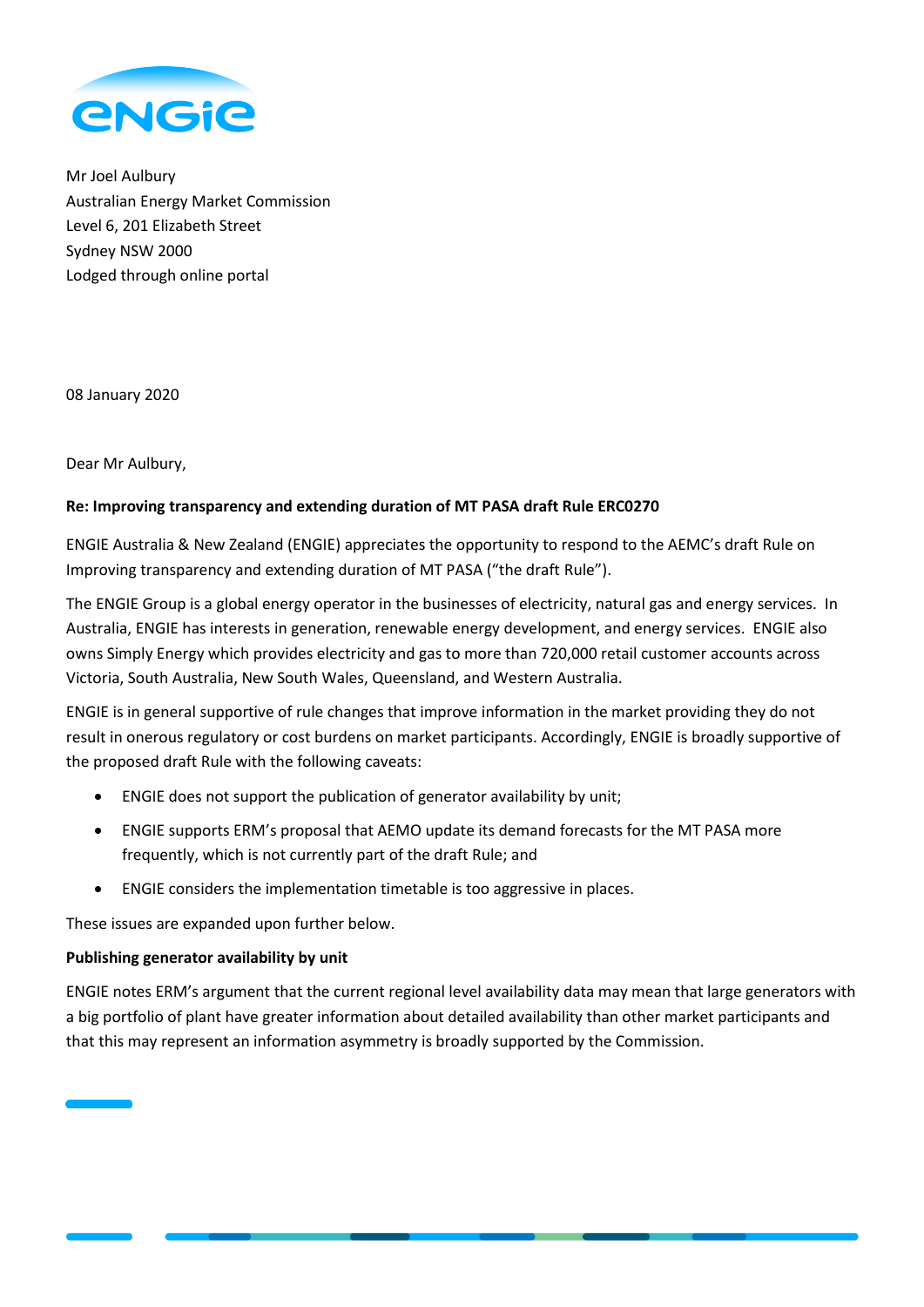

It is not uncommon that generators with multiple units of the same size may make only some of their units available for a given period. However, they may vary which of their units are available at any given time, allowing them to carry out maintenance on a rotating basis. This is an efficient way to maintain a consistent level of availability to the market. However, if availability needed to be disclosed on a *unit* basis, then such generators would need to provide more frequent updates to AEMO in order for MT-PASA to reflect the specific configuration of units that was available. In practice this level of granularity would not provide any more meaningful information to the market and thus it would increase the onerousness of compliance for no concomitant benefit.

A clear example is a generator with two or more units where only the equivalent of one unit is placed in MT PASA. Under these circumstances it should not matter whether unit A or B or another unit is run when those units are of the same size and there is no impact on the market. When more than one unit's equivalent output is put into MT PASA for that generator with more than one unit then it is self-evident that more than one unit will be running and again the need for unit level reporting becomes redundant for the specific generator.

This issue could be addressed by publishing availability at a generator level, which would address the issues raised and ensures reporting obligations are not overly prescriptive for no market benefit for individual generators with multiple units. .

## **Updating demand forecasts**

l

ERM's original rule change proposal included a requirement for AEMO to review and update their demand forecast for MT PASA on a monthly basis. AEMO's submission to the consultation paper for the Rule change opposed monthly reforecasting of demand given the resourcing and lead time required to develop a new demand forecast and given that it already updates for material changes.

ERM has subsequently provided an early submission to the draft Rule that clarifies their primary intent was for AEMO "to review and confirm that the current forecasts remain relevant on a monthly basis, and issue revised forecasts when AEMO notes a material change in forecast market conditions"<sup>1</sup>. They further note an incident over summer 2016/17 where a large load (Portland smelter) was lost for an extended period but AEMO declined to update their demand forecasts despite the evident materiality of the event. This indicates that there would be value in amending the Rules to provide clearer guidance to AEMO on when it should update its demand forecast and notify the market.

Accordingly, ENGIE supports ERM's proposed amended wording for clause 3.7.2(f) as follows:

"(1C) the forecast load information referred to in subparagraphs (1) and (1B) is to be reviewed by AEMO on a monthly basis and updated if required to reflect current forecast market conditions;

(1D) AEMO to issue advice that the review as required by subparagraph (1C) has been completed and the outcome of this review"<sup>2</sup>

<sup>1</sup> ERM Power, Interim Submission to the draft Determination, 22 November 2019 2 Ibid.